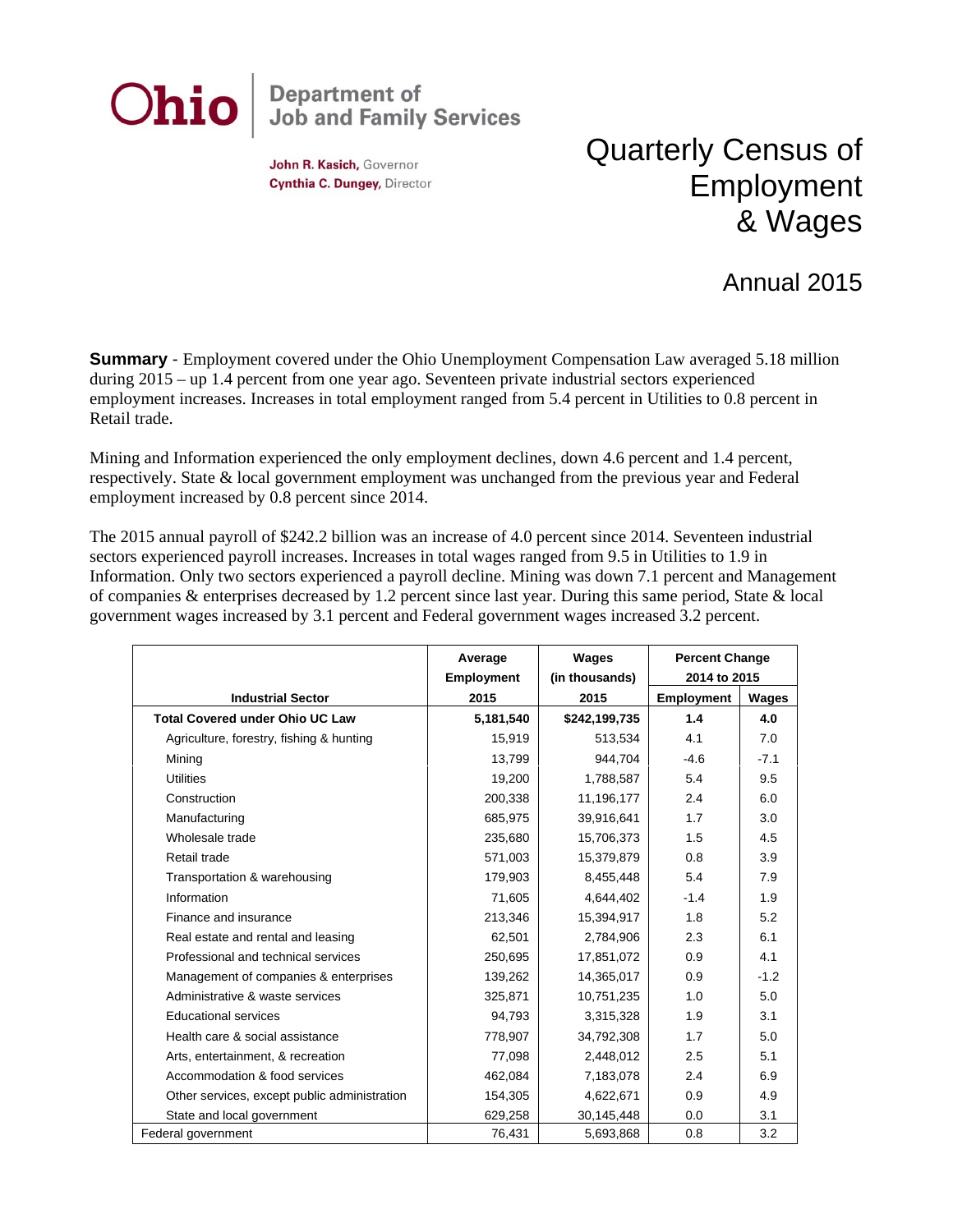The following chart represents the distribution of Ohio's employment by industrial sector. Health care & social assistance employs the largest number of workers with 15 percent of the state's workforce. Manufacturing, State and local government and Retail trade each employ more than 11 percent of Ohio's workers.



## 2015 Average Annual Employment by Industrial Sector

Eight of Ohio's ten largest counties experienced employment increases since 2014. Increases ranged from 2.3 percent in Franklin County to 0.8 percent in Cuyahoga County. Mahoning and Stark Counties declined 0.3 percent and 0.2 percent, respectively, from one year ago.

Each of the ten largest counties experienced payroll increases in 2015. Payroll gains ranged from 6.5 percent in Butler County to 0.8 percent in Stark County.

|                                        | Average<br><b>Employment</b> | Wages<br>(in thousands) | <b>Percent Change</b><br>2014 to 2015 |       |
|----------------------------------------|------------------------------|-------------------------|---------------------------------------|-------|
| <b>Industrial Sector</b>               | 2015                         | 2015                    | <b>Employment</b>                     | Wages |
| <b>Total Covered under Ohio UC Law</b> | 5,181,540                    | \$242,199,735           | 1.4                                   | 4.0   |
| <b>Butler</b>                          | 144,679                      | 6,676,654               | 1.6                                   | 6.5   |
| Cuyahoga                               | 698,291                      | 37,019,784              | 0.8                                   | 3.1   |
| <b>Franklin</b>                        | 708,993                      | 37,205,128              | 2.3                                   | 6.2   |
| Hamilton                               | 497,017                      | 27,890,665              | 1.3                                   | 1.5   |
| Lorain                                 | 95,689                       | 3,889,949               | 1.0                                   | 1.6   |
| Lucas                                  | 206,019                      | 9,318,173               | 1.6                                   | 4.1   |
| Mahoning                               | 96,549                       | 3,537,929               | $-0.3$                                | 2.5   |
| Montgomery                             | 245,183                      | 10,895,321              | 1.4                                   | 4.2   |
| Stark                                  | 157,097                      | 6,184,877               | $-0.2$                                | 0.8   |
| Summit                                 | 262,295                      | 12,306,202              | 1.6                                   | 4.6   |
| All other counties                     | 2,069,728                    | 87,275,053              | 1.6                                   | 4.4   |